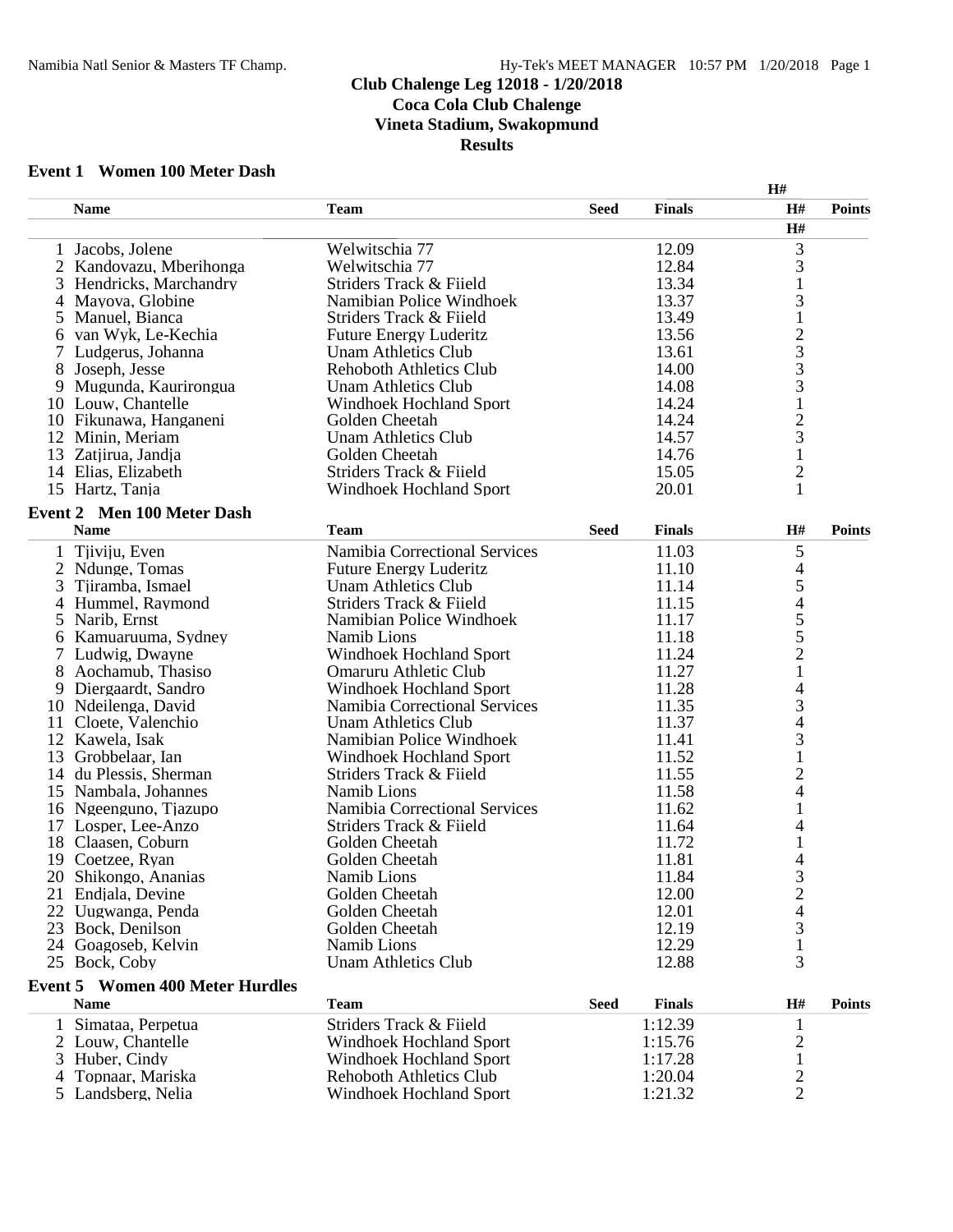## **Club Chalenge Leg 12018 - 1/20/2018 Coca Cola Club Chalenge Vineta Stadium, Swakopmund**

**Results**

#### **Event 6 Men 800 Meter Run**

|       | <b>Name</b>                                         | <b>Team</b>                          | <b>Seed</b> | <b>Finals</b> | H# | <b>Points</b> |
|-------|-----------------------------------------------------|--------------------------------------|-------------|---------------|----|---------------|
|       | Nghipandulwa, Daniel                                | Namibian Police Windhoek             |             | 1:57.64       |    |               |
| 2     | Dam, David                                          | Omaruru Athletic Club                |             | 1:57.94       |    |               |
| 3     | van Kradenburg, Eugene                              | <b>Rehoboth Athletics Club</b>       |             | 1:59.28       |    |               |
| 4     | Thomas, H                                           | Namibian Police Windhoek             |             | 1:59.41       |    |               |
| 5     | Hengari, Titus                                      | <b>Unam Athletics Club</b>           |             | 2:00.49       |    |               |
|       | Muyenga, Johannes                                   | <b>Unam Athletics Club</b>           |             | 2:01.21       |    |               |
|       | Kapembe, Arnoles                                    | <b>Namibia Correctional Services</b> |             | <b>NT</b>     |    |               |
|       | Paulus, Michael                                     | Omaruru Athletic Club                |             | <b>NT</b>     |    |               |
|       | Urorua, Hangane                                     | Namibia Correctional Services        |             | <b>NT</b>     |    |               |
|       | Kasanga, Petrus                                     | Namib Lions                          |             | <b>NT</b>     |    |               |
|       | Magotsi, Venericus                                  | <b>Rehoboth Athletics Club</b>       |             | NT            |    |               |
|       | Kavandie, Jeremia                                   | Namib Lions                          |             | <b>NT</b>     |    |               |
|       | Taapopi, Andreas                                    | <b>Unam Athletics Club</b>           |             | <b>NT</b>     |    |               |
| $---$ | Shimanda, Sem                                       | Namibian Police Windhoek             |             | <b>NT</b>     |    |               |
|       | <b>Event 7 Women 800 Meter Run</b>                  |                                      |             |               |    |               |
|       | <b>Name</b>                                         | <b>Team</b>                          | <b>Seed</b> | <b>Finals</b> | H# | <b>Points</b> |
|       | 1 Nduviteko, Salmi                                  | Namibian Police Windhoek             |             | 2:25.91       |    |               |
|       | 2 Gustaf, Rondengudus                               | Kakadhinwa Athletics club            |             | 2:26.48       |    |               |
| 3     | Huber, Cindy                                        | <b>Windhoek Hochland Sport</b>       |             | 2:37.15       |    |               |
|       | 4 Landsberg, Nelia                                  | <b>Windhoek Hochland Sport</b>       |             | 2:54.23       |    |               |
|       | 5 Bock, Marceline                                   | Omaruru Athletic Club                |             | 2:56.39       |    |               |
|       | 6 Nambabi, Theresia                                 | <b>Unam Athletics Club</b>           |             | 2:58.29       |    |               |
|       |                                                     |                                      |             |               |    |               |
|       | <b>Event 8 Men 110 Meter Hurdles</b><br><b>Name</b> | <b>Team</b>                          | <b>Seed</b> | <b>Finals</b> | H# | <b>Points</b> |
|       |                                                     |                                      |             |               |    |               |
|       | 1 Pieterse, Fred-Charles                            | Welwitschia 77                       |             | 15.73         |    |               |
| 2     | Goroseb, Warren                                     | Unam Athletics Club                  |             | 18.06         |    |               |
|       | 3 Kaeka, Mbitjita                                   | <b>Unam Athletics Club</b>           |             | 21.41         |    |               |
|       | <b>Event 9 Women 100 Meter Hurdles</b>              |                                      |             |               |    |               |
|       | <b>Name</b>                                         | <b>Team</b>                          | <b>Seed</b> | <b>Finals</b> | H# | <b>Points</b> |
|       | 1 Mudimba, Faith                                    | <b>Unam Athletics Club</b>           |             | 20.45         |    |               |
|       | 2 Topnaar, Mariska                                  | <b>Rehoboth Athletics Club</b>       |             | 21.26         |    |               |
|       | 3 Lewin, Ze-Zane                                    | <b>Rehoboth Athletics Club</b>       |             | 21.44         |    |               |
|       | Event 10 Men 5000 Meter Run                         |                                      |             |               |    |               |
|       | <b>Name</b>                                         | <b>Team</b>                          | <b>Seed</b> | <b>Finals</b> | H# | <b>Points</b> |
|       | Thomas, H                                           | Namibian Police Windhoek             |             | 15:00.24      |    |               |
|       | Kadhingula, Mateus                                  | Namibian Police Windhoek             |             | 15:02.97      |    |               |
|       | 3 Paulus, Daniel                                    | Kakadhinwa Athletics club            |             | 15:17.95      |    |               |
|       | 4 Hamwele, Jackson                                  | Striders Track & Fiield              |             | 15:18.27      |    |               |
| 5.    | Kathima, Herman                                     | Namibian Police Windhoek             |             | 15:21.36      |    |               |
|       | 6 Dam, David                                        | Omaruru Athletic Club                |             | 16:28.07      |    |               |
|       | 7 Naobeb, Alfons                                    | Omaruru Athletic Club                |             | 16:33.46      |    |               |
|       | 8 Paulus, Michael                                   | Omaruru Athletic Club                |             | 18:22.70      |    |               |
|       | Kaudinge, Stefanus                                  | <b>Namibia Correctional Services</b> |             | NT            |    |               |
| $---$ | Shifinde, Moses                                     | Oshakati Athletic Club               |             | NT            |    |               |
|       | <b>Event 11 Women 3000 Meter Run</b>                |                                      |             |               |    |               |
|       | <b>Name</b>                                         | <b>Team</b>                          | <b>Seed</b> | <b>Finals</b> | H# | <b>Points</b> |
|       | 1 Ekkandjo, Leena                                   | Namibian Police Windhoek             |             | 10:36.25      |    |               |
|       | 2 Gustaf, Rondengudus                               | Kakadhinwa Athletics club            |             | 11:21.49      |    |               |
|       |                                                     |                                      |             |               |    |               |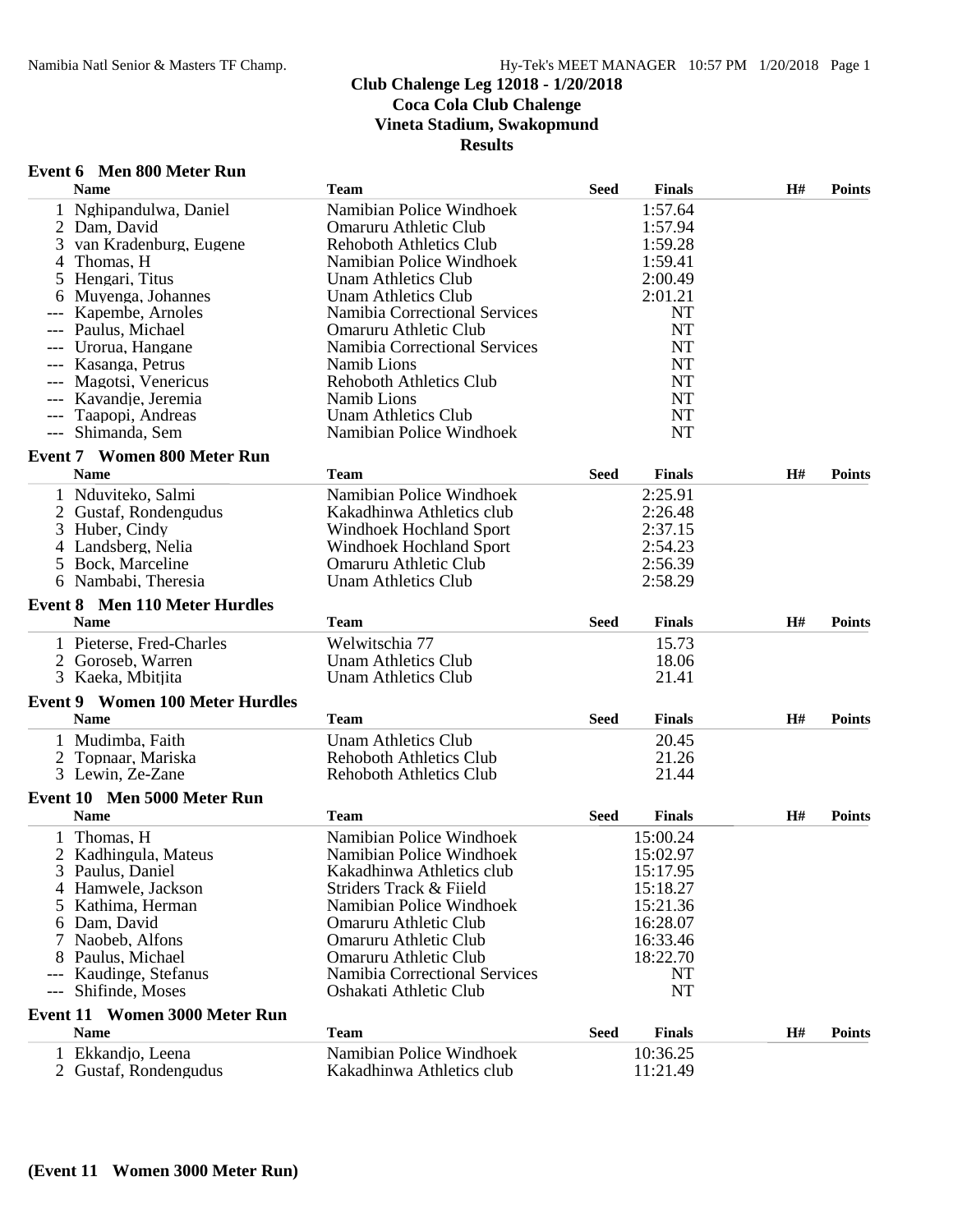# **Club Chalenge Leg 12018 - 1/20/2018**

**Coca Cola Club Chalenge**

**Vineta Stadium, Swakopmund**

**Results**

|              | <b>Name</b>                        | <b>Team</b>                    | <b>Seed</b> | <b>Finals</b>     | H# | <b>Points</b> |
|--------------|------------------------------------|--------------------------------|-------------|-------------------|----|---------------|
|              | 3 Elias, Elizabeth                 | Striders Track & Fiield        |             | 12:08.59          |    |               |
|              | 4 Kawiwi, Elizabeth                | Striders Track & Fiield        |             | 12:17.63          |    |               |
|              | <b>Event 12 Men Discus Throw</b>   |                                |             |                   |    |               |
|              | <b>Name</b>                        | <b>Team</b>                    | <b>Seed</b> | <b>Finals</b>     | H# | <b>Points</b> |
|              | 1 Williams, Ryan                   | Windhoek Hochland Sport        |             | 43.23m            |    |               |
| 2            | Seibeb, Clark                      | Omaruru Athletic Club          |             | 34.73m            |    |               |
| 3            | Potgieter, Dirk                    | <b>Windhoek Hochland Sport</b> |             | 31.97m            |    |               |
| 4            | van Wyk, William                   | <b>Rehoboth Athletics Club</b> |             | 31.28m            |    |               |
| 5.           | Huber, Wilhelm-Ludwig              | <b>Windhoek Hochland Sport</b> |             | 31.27m            |    |               |
|              | 6 Otto, Jano                       | Windhoek Hochland Sport        |             | 31.18m            |    |               |
|              | Potgieter, Hendrik                 | Windhoek Hochland Sport        |             | 30.72m            |    |               |
|              | Rickerts, Charlton                 | <b>Rehoboth Athletics Club</b> |             | 28.32m            |    |               |
| 9.           | Makumbi, Felix                     | Namibian Police Windhoek       |             | 27.44m            |    |               |
|              | 10 Aerab, Ludwig                   | Namibian Police Windhoek       |             | 21.47m            |    |               |
|              | 11 Isaac, Finnety                  | <b>Unam Athletics Club</b>     |             | 20.39m            |    |               |
|              | 12 Shihepeo, Simon                 | Namib Lions                    |             | 17.66m            |    |               |
|              | 13 Gawaseb, Zidane                 | Striders Track & Fiield        |             | 17.48m            |    |               |
|              | <b>Event 13 Women Discus Throw</b> |                                |             |                   |    |               |
|              | <b>Name</b>                        | <b>Team</b>                    | <b>Seed</b> | <b>Finals</b>     | H# | <b>Points</b> |
|              | 1 Botha, Karlien                   | <b>Windhoek Hochland Sport</b> |             | 35.47m            |    |               |
| 2            | Smith, Conette                     | Striders Track & Fiield        |             | 31.72m            |    |               |
| 3            | Mouton, Hildrid                    | <b>Rehoboth Athletics Club</b> |             | 26.00m            |    |               |
|              | 4 Fawaz, Racheal                   | <b>Rehoboth Athletics Club</b> |             | 18.03m            |    |               |
|              | 5 Eelu, Maria                      | Oshakati Athletic Club         |             | 16.88m            |    |               |
|              | Vliete, Fiola                      | <b>Rehoboth Athletics Club</b> |             | D <sub>Q</sub>    |    |               |
|              | <b>Event 14 Men Shot Put</b>       |                                |             |                   |    |               |
|              | <b>Name</b>                        | Team                           | <b>Seed</b> | <b>Finals</b>     | H# | <b>Points</b> |
|              |                                    |                                |             |                   |    |               |
|              | Williams, Ryan                     | Windhoek Hochland Sport        |             | 13.55m            |    |               |
| 2            | Seibeb, Clark                      | Omaruru Athletic Club          |             | 11.39m            |    |               |
| 3            | Makumbi, Felix                     | Namibian Police Windhoek       |             | 11.32m            |    |               |
| 4            | Potgieter, Dirk                    | Windhoek Hochland Sport        |             | 11.19m            |    |               |
| 5            | Otto, Jano                         | Windhoek Hochland Sport        |             | 10.45m<br>9.57m   |    |               |
|              | 6 van Wyk, William                 | <b>Rehoboth Athletics Club</b> |             |                   |    |               |
|              | Potgieter, Hendrik                 | Windhoek Hochland Sport        |             | 9.34m             |    |               |
|              | 8 Isaac, Finnety                   | <b>Unam Athletics Club</b>     |             | 8.87m             |    |               |
| 9            | Shihepeo, Simon                    | Namib Lions                    |             | 7.19m             |    |               |
|              | 10 Muyenga, Johannes               | <b>Unam Athletics Club</b>     |             | 6.39m             |    |               |
|              | --- Rickerts, Charlton             | Rehoboth Athletics Club        |             | <b>ND</b>         |    |               |
|              | <b>Event 15 Women Shot Put</b>     |                                |             |                   |    |               |
|              | <b>Name</b>                        | <b>Team</b>                    | <b>Seed</b> | <b>Finals</b>     | H# | <b>Points</b> |
| $\mathbf{1}$ | Smith, Conette                     | Striders Track & Fiield        |             | 10.09m            |    |               |
|              | 2 Botha, Karlien                   | <b>Windhoek Hochland Sport</b> |             | 9.47m             |    |               |
|              | 3 Eelu, Maria                      | Oshakati Athletic Club         |             | 8.64m             |    |               |
|              | 4 Fawaz, Racheal                   | <b>Rehoboth Athletics Club</b> |             | 8.38m             |    |               |
|              | 5 Mouton, Hildrid                  | <b>Rehoboth Athletics Club</b> |             | 7.39 <sub>m</sub> |    |               |
|              | <b>Event 16 Men Long Jump</b>      |                                |             |                   |    |               |
|              | <b>Name</b>                        | <b>Team</b>                    | <b>Seed</b> | <b>Finals</b>     | H# | <b>Points</b> |
|              | 1 Diergaardt, Sandro               | Windhoek Hochland Sport        |             | 6.85m             |    |               |
|              | 2 Samantu, Emmanuel                | <b>Unam Athletics Club</b>     |             | 6.80m             |    |               |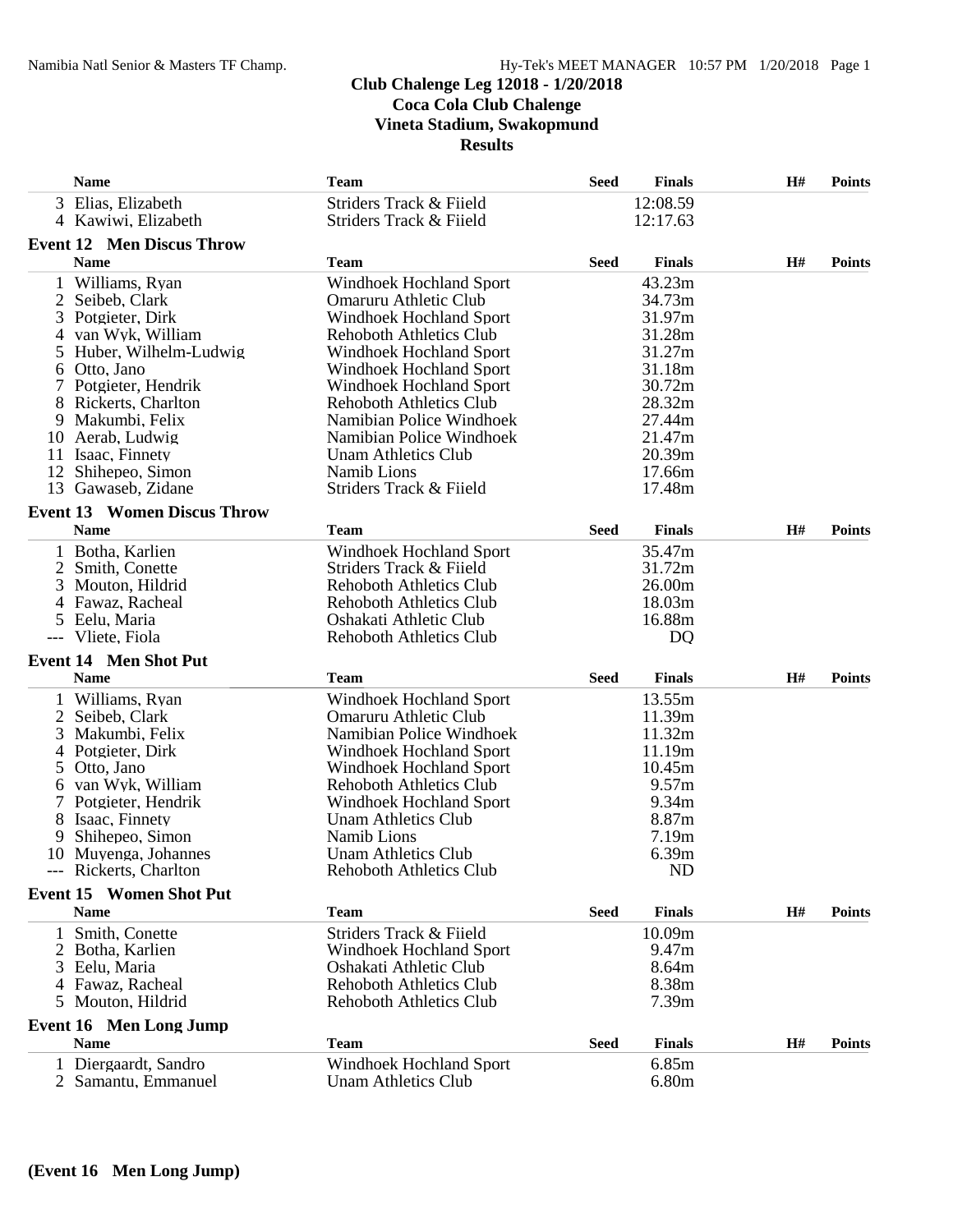# **Club Chalenge Leg 12018 - 1/20/2018**

**Coca Cola Club Chalenge**

**Vineta Stadium, Swakopmund**

**Results**

|   | <b>Name</b>                                          | <b>Team</b>                          | <b>Seed</b> | <b>Finals</b>     | H#             | <b>Points</b> |
|---|------------------------------------------------------|--------------------------------------|-------------|-------------------|----------------|---------------|
|   | 3 Coetzee, Chenoult                                  | Striders Track & Fiield              |             | 6.62m             |                |               |
|   | 4 Makari, Gregg                                      | <b>Unam Athletics Club</b>           |             | 6.25m             |                |               |
|   | 5 Orlam, Dennis                                      | <b>Rehoboth Athletics Club</b>       |             | 6.09m             |                |               |
|   | 6 Klaasman, Wencuslaus                               | Namibian Police Windhoek             |             | 6.06m             |                |               |
|   | Ngishoono, David                                     | Namibian Police Windhoek             |             | 5.98m             |                |               |
|   | 8 Huber, Wilhelm-Ludwig                              | Windhoek Hochland Sport              |             | 5.71m             |                |               |
|   | 9 Beukes, Terence                                    | Omaruru Athletic Club                |             | 5.67m             |                |               |
|   | 10 Ndeilenga, David                                  | <b>Namibia Correctional Services</b> |             | 5.60m             |                |               |
|   | 11 Bock, Denilson                                    | Golden Cheetah                       |             | 5.23m             |                |               |
|   | 12 Kandiba, Festus                                   | <b>Unam Athletics Club</b>           |             | 5.00m             |                |               |
|   | <b>Event 17 Women Long Jump</b>                      |                                      |             |                   |                |               |
|   | <b>Name</b>                                          | <b>Team</b>                          | <b>Seed</b> | <b>Finals</b>     | H#             | <b>Points</b> |
|   | 1 Joseph, Jesse                                      | <b>Rehoboth Athletics Club</b>       |             | 4.83m             |                |               |
|   | 2 Manuel, Bianca                                     | Striders Track & Fiield              |             | 4.58m             |                |               |
| 3 | Mayova, Globine                                      | Namibian Police Windhoek             |             | 4.53m             |                |               |
|   | 4 Mugunda, Kaurirongua                               | <b>Unam Athletics Club</b>           |             | 4.51m             |                |               |
|   | 5 Shangange, Shakira                                 | Striders Track & Fiield              |             | 4.29m             |                |               |
|   | 6 Mudimba, Faith                                     | <b>Unam Athletics Club</b>           |             | 4.24m             |                |               |
|   | 7 Kawiwi, Elizabeth                                  | Striders Track & Fiield              |             | 4.17m             |                |               |
|   | 8 van Wyk, Jayme                                     | <b>Rehoboth Athletics Club</b>       |             | 3.99 <sub>m</sub> |                |               |
|   |                                                      |                                      |             |                   |                |               |
|   | <b>Event 18 Men 400 Meter Hurdles</b><br><b>Name</b> | <b>Team</b>                          | <b>Seed</b> | <b>Finals</b>     | H#             | <b>Points</b> |
|   |                                                      |                                      |             |                   |                |               |
|   | 1 Pieterse, Fred-Charles                             | Welwitschia 77                       |             | 57.94             | $\overline{c}$ |               |
|   | 2 Kangwiya, Gerson                                   | <b>Omusati Police Athletics</b>      |             | 58.84             | $\,1\,$        |               |
|   | 3 Kandiba, Festus                                    | <b>Unam Athletics Club</b>           |             | 59.24             | $\overline{c}$ |               |
|   | 4 Goroseb, Warren                                    | Unam Athletics Club                  |             | 59.31             | $\frac{1}{2}$  |               |
|   | 5 Uatema, Francis                                    | Striders Track & Fiield              |             | 1:00.01           |                |               |
|   | 6 Kaeka, Mbitjita                                    | Unam Athletics Club                  |             | 1:02.07           |                |               |
|   | Gawaseb, Zidane                                      | Striders Track & Fiield              |             | 1:06.32           | $\mathbf{1}$   |               |
|   | 8 Kawiwi, Enock                                      | Namib Lions                          |             | 1:06.90           | 1              |               |
|   | <b>Event 19 Men High Jump</b><br><b>Name</b>         | <b>Team</b>                          | <b>Seed</b> | <b>Finals</b>     | H#             | <b>Points</b> |
|   |                                                      |                                      |             |                   |                |               |
|   | 1 Samantu, Emmanuel                                  | <b>Unam Athletics Club</b>           |             | 2.05m             |                |               |
|   | 2 Ujaha, Visamuje                                    | Striders Track & Fiield              |             | 2.00 <sub>m</sub> |                |               |
|   | 3 Klaasman, Wencuslaus                               | Namibian Police Windhoek             |             | J2.00m            |                |               |
|   | 4 Manale, Luciano                                    | Striders Track & Fiield              |             | 1.90 <sub>m</sub> |                |               |
|   | 5 Nanuseb, Li-Shane                                  | Striders Track & Fiield              |             | 1.85m             |                |               |
|   | 6 Tom, Enzo                                          | Striders Track & Fiield              |             | 1.80m             |                |               |
|   | <b>Event 20 Women High Jump</b>                      |                                      |             |                   |                |               |
|   | <b>Name</b>                                          | <b>Team</b>                          | <b>Seed</b> | <b>Finals</b>     | H#             | <b>Points</b> |
|   | 1 Grunak, Maria                                      | Striders Track & Fiield              |             | 1.53m             |                |               |
|   | 2 Fikunawa, Hanganeni                                | Golden Cheetah                       |             | J1.53m            |                |               |
| 3 | Turner, Minette                                      | Striders Track & Fiield              |             | 1.50m             |                |               |
|   | 4 Minin, Meriam                                      | <b>Unam Athletics Club</b>           |             | 1.45m             |                |               |
|   | 5 Horn, Siranda                                      | Striders Track & Fiield              |             | 1.40m             |                |               |
|   | 6 Daniels, Whitney                                   | <b>Rehoboth Athletics Club</b>       |             | 1.35m             |                |               |
|   | <b>Event 21 Men Hammer Throw Promotional</b>         |                                      |             |                   |                |               |
|   | <b>Name</b>                                          | <b>Team</b>                          | <b>Seed</b> | <b>Finals</b>     | H#             | <b>Points</b> |
|   | 1 Potgieter, Dirk                                    | <b>Windhoek Hochland Sport</b>       |             | 27.85m            |                |               |